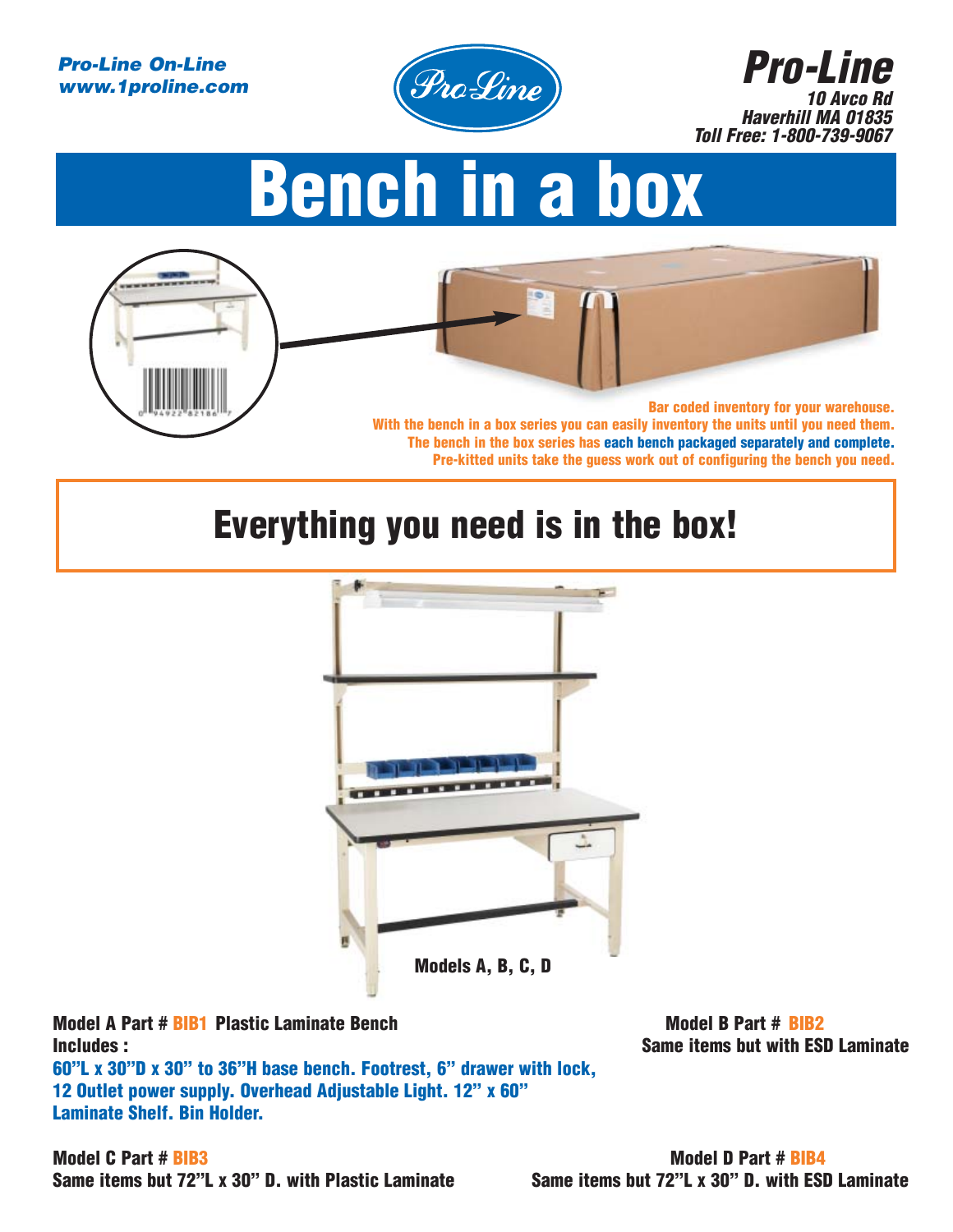## **Bench in a box Cantilever Workbench**



**Model K Part # BIB19 Plastic Laminate Bench**

**Includes:**

**60"L x 30"D x 30" to 36"H base bench. Power supply, Bin Holder 6" drawer, Bin Holder, 12" D shelf, deluxe light fixture. Two tone color scheme dark blue frame with black options.**

**Model L Part # BIB20 Same items as listed above with ESD Laminate** 

### **(All bench in a box series ESD benches include the grounding Kit.)**

## **Bench in a box Technical Workbenches**

**Model M Part # BIB11 Plastic Laminate Bench**

### **Includes:**

**60"L x 30"D x 30" to 36"H base bench. 6" and 12" drawer with lock. Pad Lock Drawer Riser 60"L x 12"D x 18" H with built in outlets. Footrest. 90 degree rolled front edge.**

**Model N Part # BIB12 Same items as listed above with ESD Laminate**

**Model O Part # BIB13 Same items as listed above with Plastic Laminate and 72"L**

**Model P Part # BIB14 Same items as listed above with ESD Laminate and 72"L**

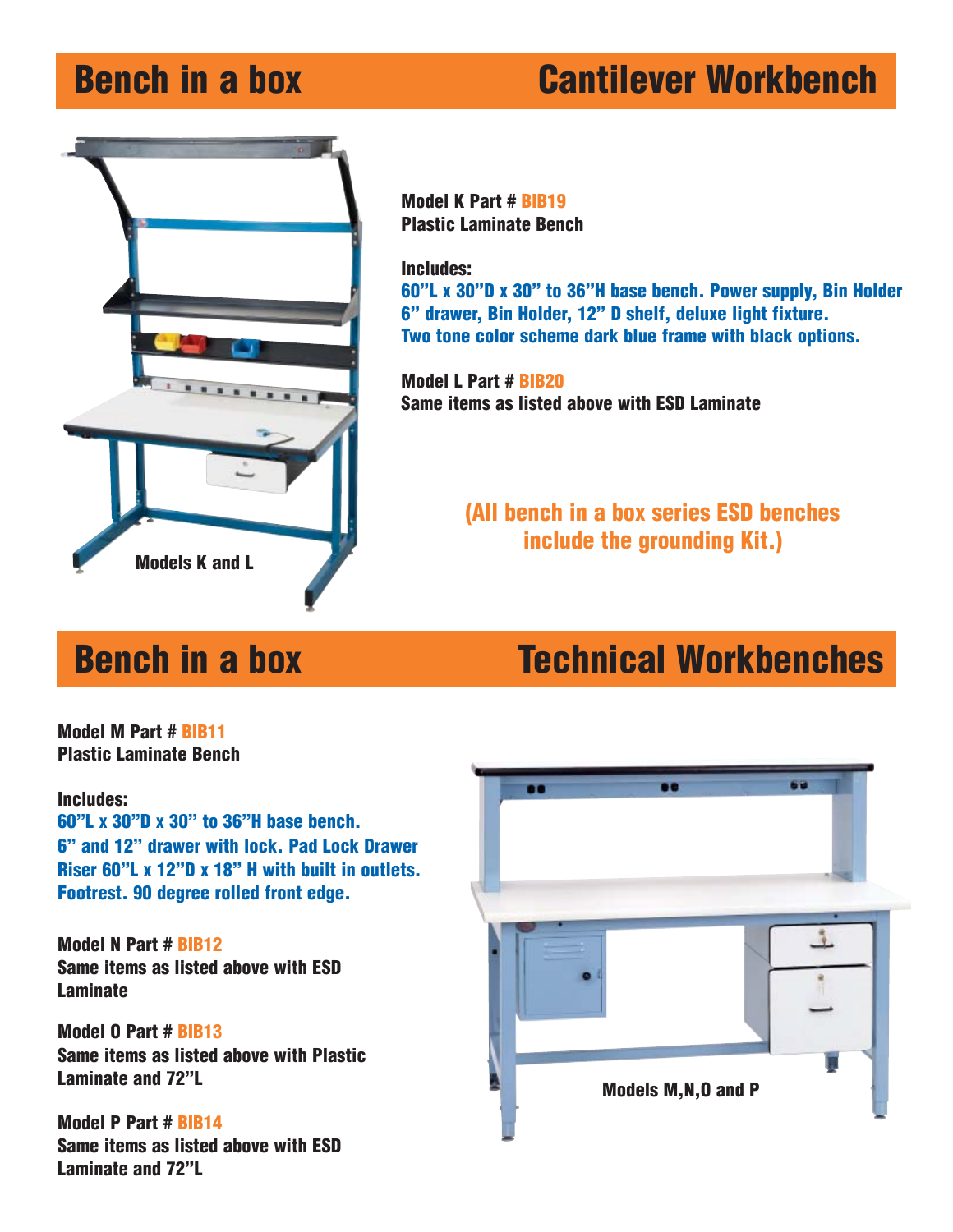**Model E Part # BIB5 Plastic Laminate Bench** 

### **Includes:**

**60"L x 30"D x 30" to 36"H Pack Bench. Lower shelf with dividers. Storage Shelf with 4" clearance. 60" high Uprights. Paper spool holder. Overhead light, 60" x 18" Corrugated Storage Shelf. Frame painted light gray. 120 volt 15 amp power supply. Bin Holder,12" deep cantilever shelf**

**Model F Part # BIB6 Same items as listed above with ESD Laminate** 

**Model G Part # BIB7 Same items as listed above with Solid Maple Surface Models E, F, H and I** 



## **Bench in a box Packaging Benches**

![](_page_2_Picture_8.jpeg)

**Model H Part # BIB8 Plastic Laminate Bench** 

### **Includes:**

**72"L x 30"D x 30" to 36"H Pack Bench. Lower shelf with dividers. Storage Shelf with 4" clearance. 60" high Uprights. Paper spool holder. Overhead light, 72" x 18" Corrugated Storage Shelf. Frame painted light gray. 120 volt 15 amp power supply.**

**Model I Part # BIB9 Same items as listed above with ESD Laminate** 

**Model J Part # BIB10 Same items as listed above with Solid Maple Surface**